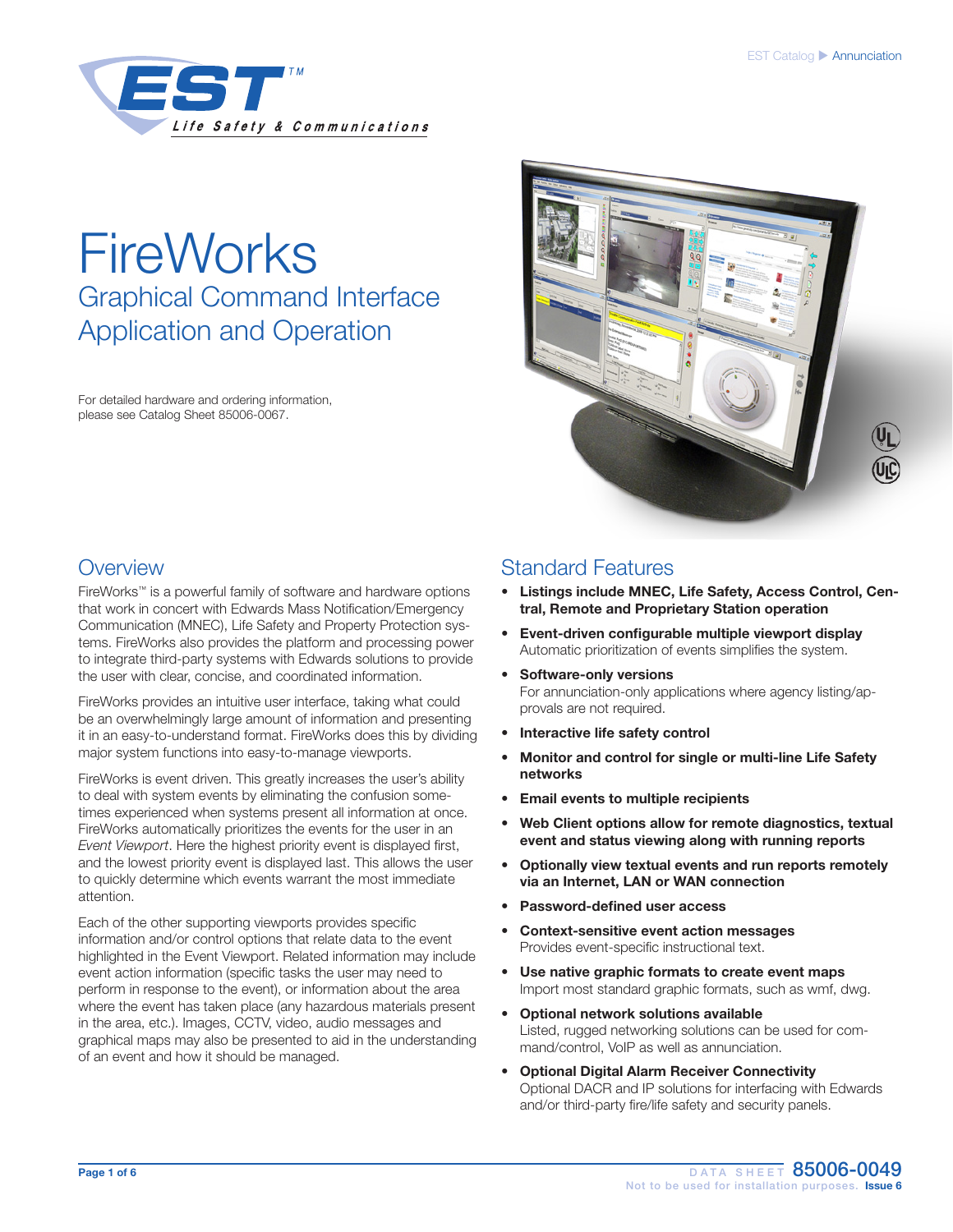# Application

FireWorks gathers, consolidates, disseminates, displays and controls systems and points throughout a facility or campus

# **Operation**

Each operator can configure the system to have anywhere from 2 to 6 viewports. Viewport options are Map, Image, Event List, Event Action, Browser and CCTV.



### Event List Viewport

Upon receipt of a change of state, the event information is displayed in the Event List Viewport. If several events are received, all events are displayed in the Event List viewport and are color-coded by priority. The highest priority event is displayed at the top of the list. The lowest priority event is displayed at the bottom of the list. Alarm events display in red, Supervisory and Trouble events display in yellow, Restores annunciate in green.

FireWorks automatically selects the first event received. To display information on any other event, the user simply selects the event by clicking on it. The other viewports automatically change to display information on the selected event.



Alarm Event: Summary information is displayed in the Event List (lowerleft), while more detailed text and graphics show in the other viewports. The first alarm is selected by default.

### Event Action Viewport

The Event Action Viewport displays any custom instructional text associated with the event. This text could include information about hazardous materials present at the location, or instructions for implementing the facility's emergency action plan.

Common control switches for Alarm Silence, Panel Silence, Drill and Reset are also available in the Event Action viewport. Also accessible from this viewport are the Event Acknowledge button, the Computer Silence button, and the Event Log tab.



Acknowledgment of events is accomplished from the Event Action Viewport. FireWorks supports the use of custom audio messaging through the use of .wav files. These audio messages are used to reinforce the action a user should take for a given situation. Audio messaging and the PC buzzer may be silenced by the user without affecting the connected life safety networks or panels. This unique feature of FireWorks allows the PC to be silenced without having to acknowledge events. The user only acknowledges each event when all response procedures have been carried out. Once acknowledged, the event moves from the Event List new messages tab to the Acknowledged Events tab.

By selecting the Log Entry Tab on the Event Action Viewport, the user can record the steps taken in response to the selected event. Event logs are attached to the history file for the event and are available for review when needed.

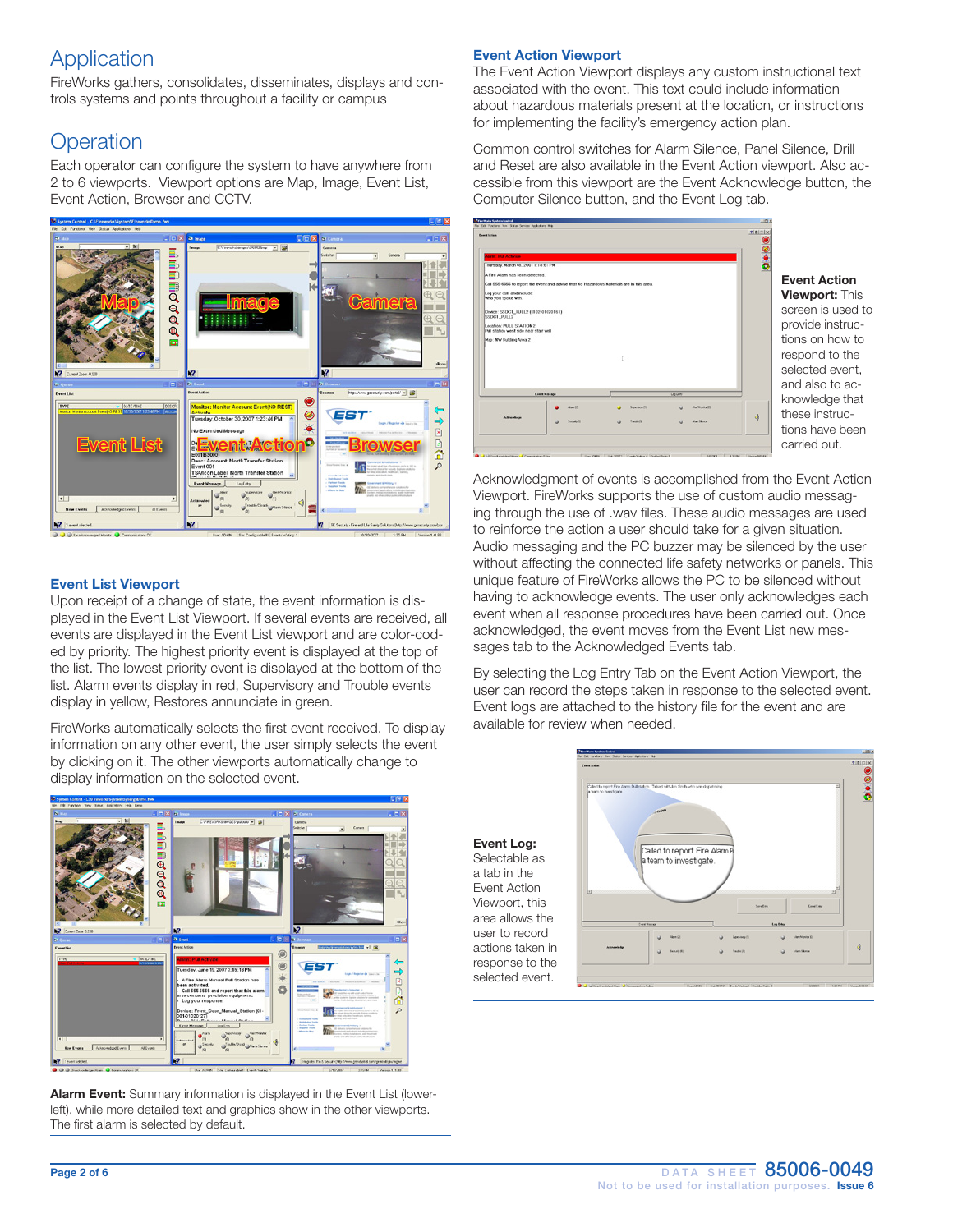#### Image Viewport

A picture says a thousand words. That's the idea behind the FireWorks Image Viewport. The Image Viewport has endless possibilities. Any event, any device, or any combination of devices and events can retrieve instant graphical information that is relevant to the occurrence and can be understood at a glance. The viewport can display still images of the active device with a brief description of its function. It can show what a gate valve looks like, or which model of smoke detector is in alarm, or what kind of motion detector is active.



**Image Viewport:** Displays images relevant to the occurrence.

#### Camera Viewport

With the SiteVision option, if the project has CCTV, live video can be displayed, giving the operator a real-time view of the area where the event is taking place. With the SiteVision Plus option, when cameras supporting pan/tilt and zoom are used, these functions can be controlled right from the FireWorks computer. There is no need to use a separate joystick to move the camera.

With FireWorks and CCTV, a user can view an area before going to it to investigate the event. This provides additional safety for the investigating employee by allowing the opportunity for a visual check that establishes the severity of an event before making a physical inspection. (See FireWorks compatible CCTV listings for a complete list of compatible CCTV manufacturers.)



#### Map Viewport

This viewport provides a graphical display of the event's physical location. This viewport is customized to the layout of the facility. A site map may be displayed showing one or multiple buildings. This gives the user an overview of the event's location in the context of its surroundings and the entire facility.



Map Viewport: This gives the user an overview of the event's location in the context of its surroundings and the entire facility.

In this configuration an event will begin to flash the appropriate TSA (touch-sensitive area) or alarm area in red. TSAs for supervisory events display with a gold or yellow boarder (field selectable). Security events can display in orange. Trouble or monitor events in yellow. Restorations in green. This gives a clear indication of the event area of the alarm. The operator may then touch the flashing area to advance to the next screen providing a more detailed view of the area of incident. The operator may also choose to go directly to the device in alarm.

From within the Map Viewport the operator may, if given authority through Fireworks password protection, enable or disable devices, retrieve device sensitivity, or modify specific extended message text for any device. The Enable /Disable devices option is useful when a device needs to be removed from the system because, for example, construction work in an area may create an unwanted alarm. Any disabled devices put the fire panel in trouble and annunciate on the FireWorks PC. This ensures the operator understands that the system is not fully operational.

The Sensitivity option allows the operator to access sensitivity reports on specific devices. The Extended Message option gives the operator the ability to modify the text displayed in the Event Message Viewport. This is useful for keeping emergency plan information updated and for helping ensure instructional text is kept current when building occupancy changes.

In addition to the FireWorks simplified event driven operator interface that brings unparalleled ease of operation, FireWorks continues the ease of operation design with report functionality that allows the system administrator or other user with the proper authority to retrieve panel reports. Reports include Panel Status, Disabled Points and Sensitivity. Meanwhile, a full history report generator allows the review of historical panel events.

To enhance off-premise notification, FireWorks supports connection to a Simple Mail Transfer Protocol (SMTP) mail server, allowing event information to be e-mailed. This provides the ability to get event information automatically, efficiently and inexpensively to the people who need to know about events in your facilities.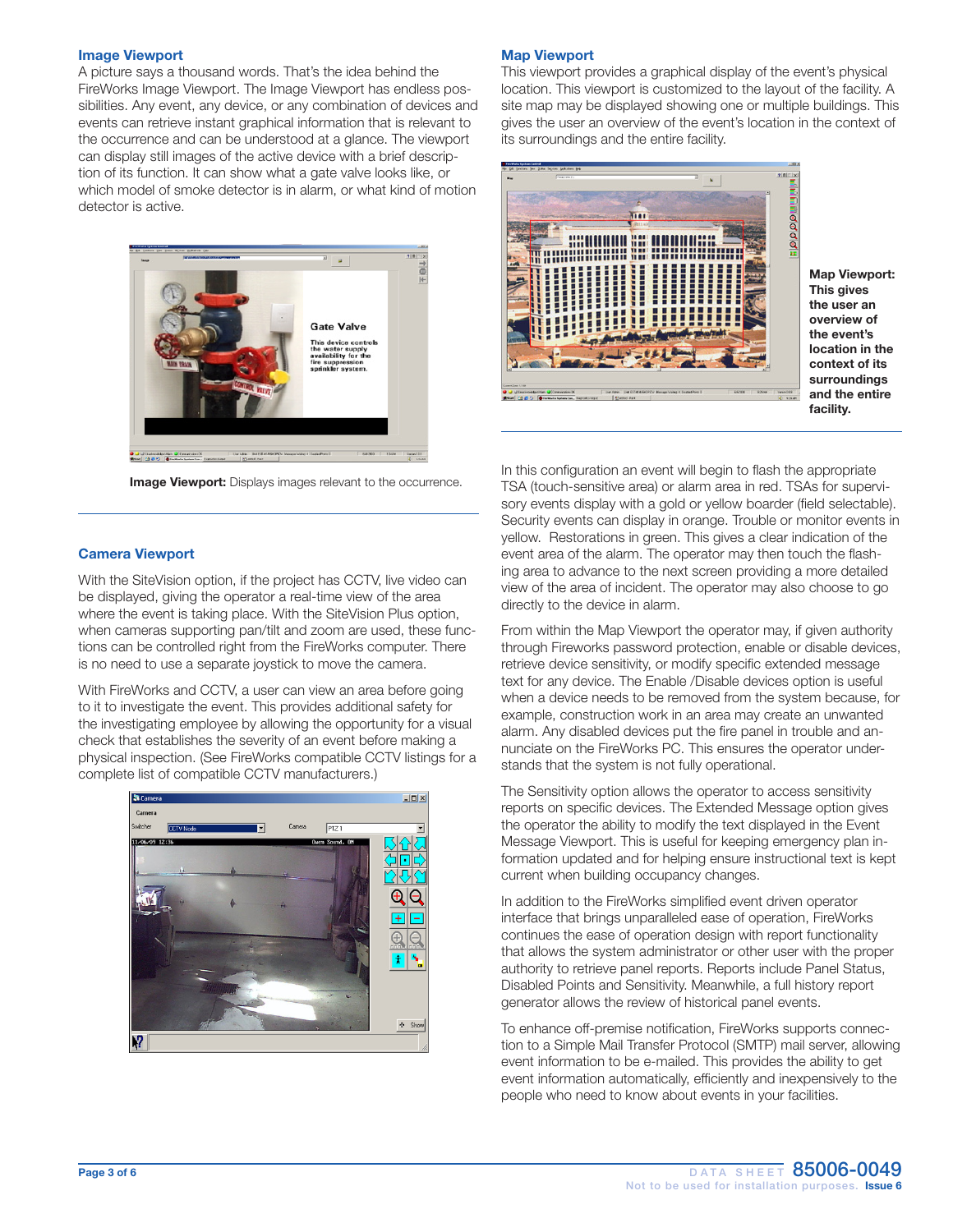#### Browser Viewport

Have internet/intranet information displayed automatically or on demand. Requires internet/network connection. The Browser Viewport can be configured to automatically connect to emergency information sites, network accessible building automation and other 3rd party systems

### Web Clients

FireWorks automatically conveys new events to any logged-in web client so that they are always in touch with current system status from a remote location in real time. Events mirror the display on the host system and are color-coded for easy identification by type and source. Events may also be filtered at the Web Client and sound files can be added per alarm, supervisory, trouble or monitor event catagory.

Any number of remote web clients can be deployed by FireWorks. The number of concurrent connections possible is determined by the FireWorks model. The web client can also run reports for the remote workstation and print them to a local printer or output them to a .csv file.



### Engineering Specification

The Graphic Workstation Functions shall display the address of the alarm or off-normal point with type and description and time of the event in a prioritized color-coded event list. Highlighting an event in the event list shall automatically cause the other viewports (described below) to display information relating to the highlighted event. The system LCD shall display color graphical representation of the area in which the alarm or off normal device is located. It shall be possible for the operator to manually zoom down to any portion of a vector-based graphic without aliasing, artifacting, or pixilation of the image. Preset zoom levels shall not be considered equal. There shall be a set of written operator instructions for each point. It shall be possible to display a <preset CCTV video> and/ or <stored image of the device>. The operator must be able to Log comments for each event to history with time and date. The history must be accessible for future review.

It must be possible to operate common control functions from the Workstation including acknowledging, silencing, and resetting of fire alarm functions while maintaining UL listings. It must be possible to manually activate, deactivate, enable, and disable individual fire alarm points. The workstation shall be capable of generating status, maintenance and sensitivity reports for all fire alarm components. The workstation must be capable upon receipt of a fire alarm to activate an audio WAV file over the workstation speakers alerting the operator to an alarm<, and providing audible instructions.>

The workstation must be capable upon receipt of <Mass Notification/Emergency Communication>, <Fire Alarm>, <Security Alarm>, <Access Control Event>, <Monitor Event> to send e-mail messages to appropriate recipients via a SMTP mail server.

It must be possible to control Closed Circuit Television (CCTV) by <providing a video display on one viewport of the workstation as received from the CCTV switcher-matrix><the workstation commanding the switcher matrix to a specific camera and CCTV monitor.> The workstation shall command the switcher-matrix to direct the appropriate camera to the preset azimuth and elevation for each event, and send this image to the <workstation><CCTV monitor>. Where the CCTV image is displayed on the workstation it shall provide manual pan, tilt, and zoom control signals to the switchermatrix. The workstation must provide Maintenance and Control Functions that include Control capability, Reports, status, sensitivity. The workstation must provide an extended message per event, site programmability of the message must be provided allowing modification by the end user to suit occupancies and emergency plans.

It shall be possible via a compatible remote PC connection through an accessible connection to a VPN, LAN, or WAN to obtain status, diagnostics, and reports from the workstations. The graphics work station shall act as a server to simultaneously communicate the status of all systems connected to the graphics work station to up to fifteen (15) concurent remote PCs running graphics client software over the owner's data network or VPN. Clint software shall actively poll the graphic work station server to determine event status. All event changes shall be automatically announced on the client PC. No operator interaction shall be required to retrieve or display incoming events. Web browser technology shall not be considered as equal. All workstation to client communications shall be encrypted for privacy. It shall be possible to capture at the remote PC events that take place on the workstation. It shall be possible from the remote PC to run workstation and panel reports.

The workstation shall be capable of communicating through one or multiple digital alarm receivers to display events from any panel that supports Contact ID or 4/2 industry standard protocols.

The workstation shall provide the ability to schedule the automatic running of reports. Reports shall be capable of being scheduled daily, weekly or monthly. Scheduled reports shall be automatically stored electronically for easy retrieval.

The Workstation shall provide for simple control via a computer mouse, touchscreen and keyboard commands.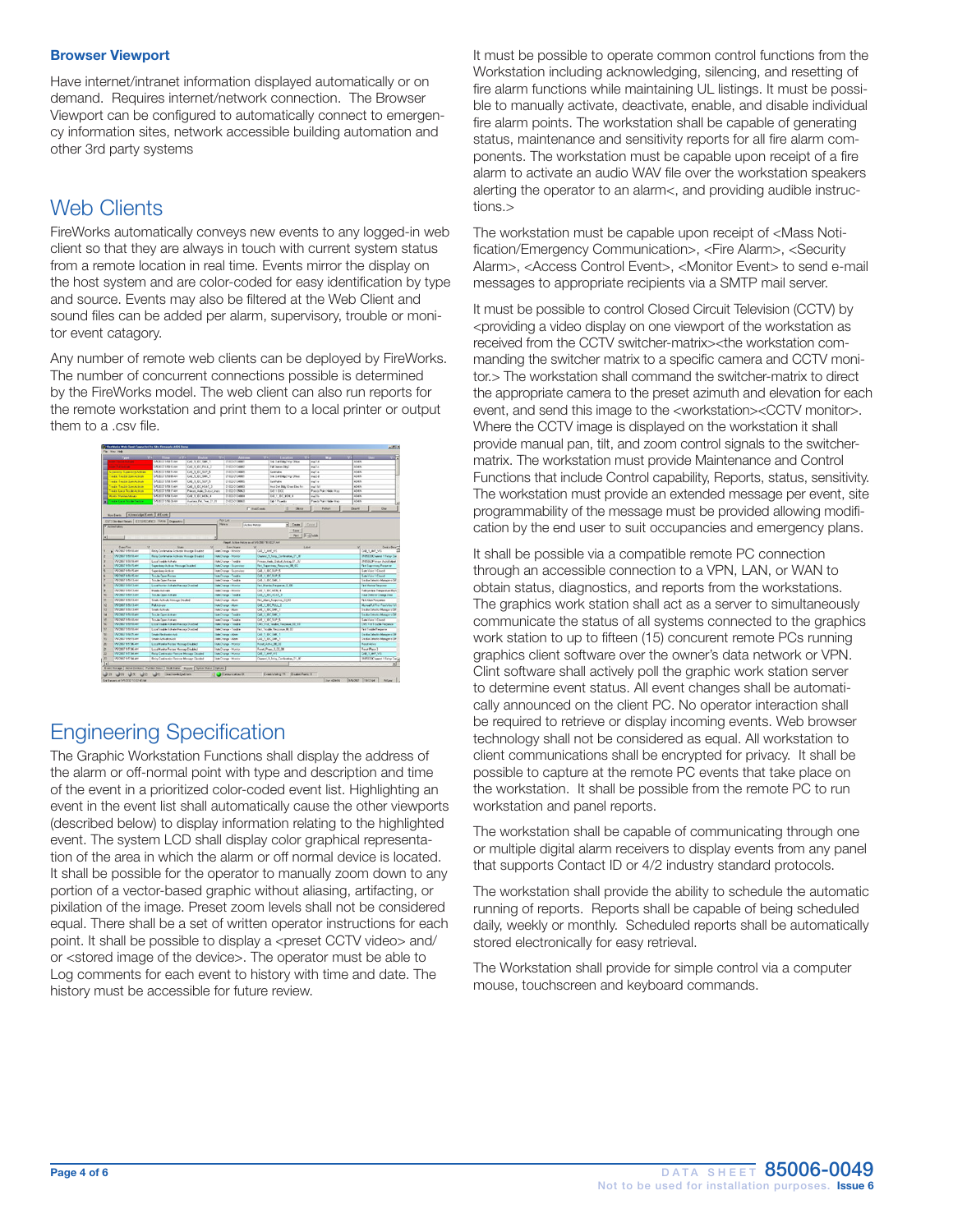### Ordering Information

*See Data Sheet 85006-0048 for hardware ordering information.*

| <b>Catalog Number</b> | <b>Description</b>                                                                                                                                                                       |
|-----------------------|------------------------------------------------------------------------------------------------------------------------------------------------------------------------------------------|
| <b>FW-CGSUL</b>       | Base command/control FireWorks software package. For use on a UL/ULC fire listed computer for listed installations.                                                                      |
| <b>FW-CGS</b>         | Base annunciation only FireWorks software package. No command/control operations. See Note 1.                                                                                            |
| <b>SV</b>             | Optional SiteVision software package pin code without camera control. Must be used with optional FW-VIDTC video card.                                                                    |
| $SV+$                 | Optional SiteVision Plus software package pin code with camera control. Must be used with optional FW-VIDTC video card.                                                                  |
| $FW-1S$               | Optional 1st Web Client pin code. Allows for 1 active Web Client user.                                                                                                                   |
| $FW-4S$               | Optional additional 4 Web Client pin code. Must be added to a FW-1S. Provides for a total of 5 concurrent Web Client users.                                                              |
| <b>FW-10S</b>         | Optional additional 10 Web Client pin code. Must be added to a FW-1S AND FW-4S. Provides for a total of 15 concurrent Web<br>Client users.                                               |
| <b>FW-DARCOM</b>      | Optional Digital Alarm Receiver Communication software package pin code. Supports 1 (for listed) to 8 (for ancillary, non-<br>automation application) DACRs. Also supports FW-IPMON1000. |
| FW-IPMON1000          | Optional IP (DACR not required) monitoring for up to 1,000 Edwards iO Series systems. Must have FW-DARCOM software<br>package enabled.                                                   |

Note 1: Minimum system requirements for non-UL fire listed clone computers: Intel Core i5 3.2 GHz Dual Core Processor 650 with 4 MB cache or better processor, minimum 800 MHz front side data bus, minimum 2 GB system RAM (4 GB recommended), 256 MB dedicated video RAM, DVD drive, Windows XP Pro with SP3 Operating System, Ethernet and/or RS-232 bidirectional communication port for panel connection. Plus: 250 GB hard drive, USB 2.0 ports, 1280 x 1024 16-bit color display, and Windows XP Pro with SP3 operating system.